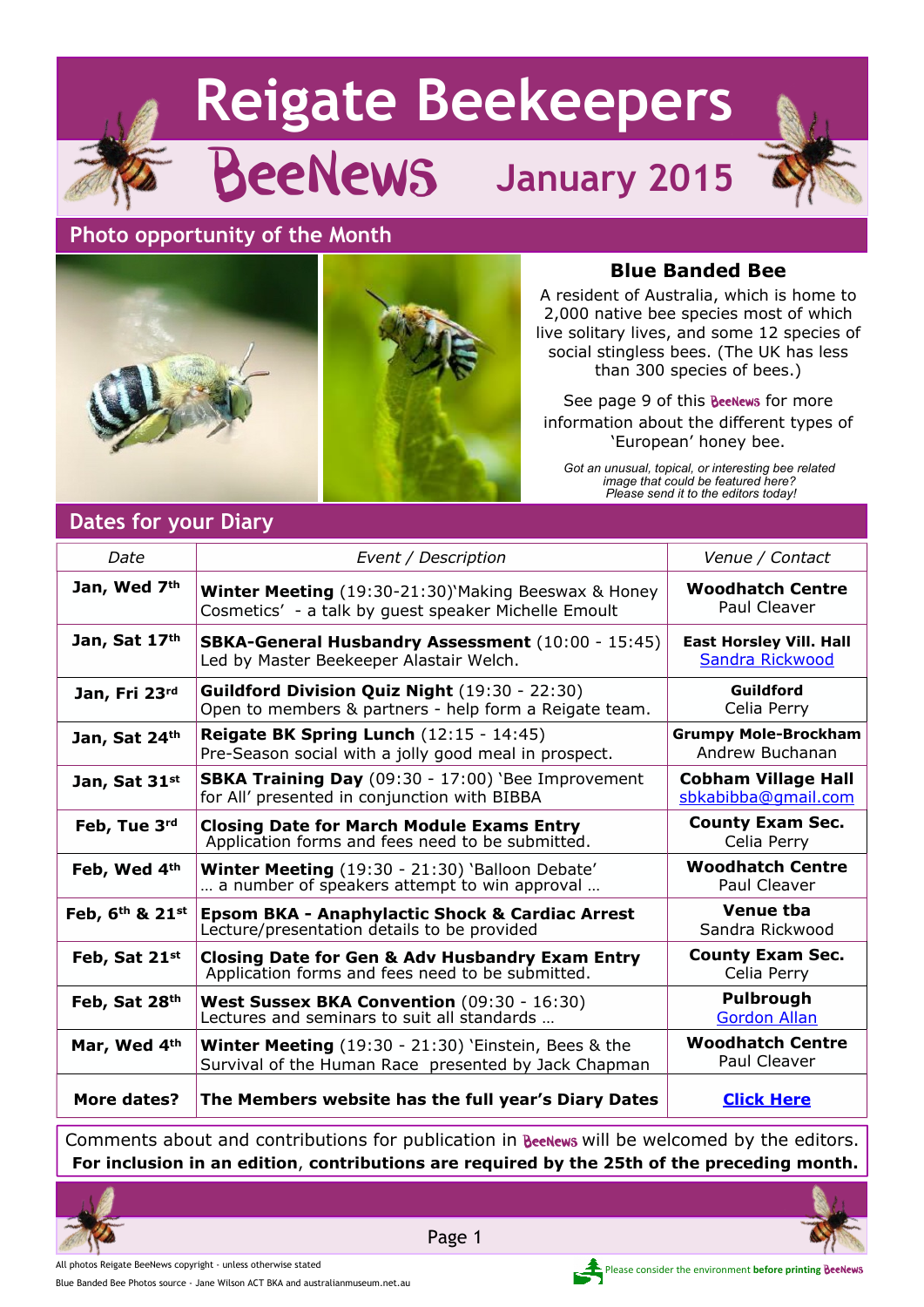#### **New Year, New Plans, New Intentions.**

A new year of beekeeping ahead, brings many thoughts and ideas to build upon the past year.

In this first **BeeNews** of 2015 you will find timely reminders, prompts, inspiration and help for your own beekeeping and participation in Reigate Beekeepers' activities. Along with information about RBKs' own events, each month your editors also receive notices from the likes of the NBU, BBKA, Surrey BKA, neighbouring associations and sister divisions; all craving your attention. There is only so much that can be included within these few pages each month. Which is where the Members Website comes in so handy. Not only providing all the extra space needed but also the opportunity to publicise new notices as and when they are released. No need to wait for the next edition of **BeeNews**.

To help you help yourselves to 'no-wait-notices' we encourage you to subscribe to, or follow, the Members Website for notifications of new items added to the site. Sign-up from the website.

In this months edition, New Year greetings are launched by *Andrew Buchanan* plus updates about the new exciting developments at the Henfold apiary. Upcoming social events provide opportunities to make new and renew friendships with fellow beekeepers. The new beekeeping year is presented with a guide to month by month activities, and you are encouraged to make new resolutions to learn and help others learn more about beekeeping by studying, attending courses, taking exams and mentoring ... and new insights into bee behaviour and the differences between subspecies of honey bees are provided.

Rounding off this edition, as a regular back page feature, are clips of recent new posts on the website. If you haven't already read those posts, please do so now. If browsing is not your scene, remember that the Front Page of our website presents the hot topics, whilst for a complete set of ALL the latest and current posts in just one place, at least visit the [Noticeboard](http://rbkbblog.com/category/notice-board/) ... often.

Which just leaves us a little space to add our own wishes that you enjoy a great New Year …

#### **Section Features Page Photo Opportunity** Blue Banded Bee **1 Dates for your Diary** 1 **Editorial New Year, New Plans, New Intentions 1** 2 **Members News 2 3 Events News RBK Spring Lunch / Quiz Night in Guildford 4 Equipment News All 2018 RBK's Auction 1988** Thermology of Wintering Honey Bee Colonies **5** Using Oxalic Acid to Treat for Varroa **5 Topical News** The Beekeeping Year **6-7 Education News** New Year Resolutions / BBKA Exams **8 Questions & Answers Answers** What are the different Types of Honey Bee ? **Website News** Latest Posts Summary **10** Reigate Beekeepers Our website is updated much more regularly than this monthly edition of BeeNews, so click on [Members Website](http://rbkbblog.com) for lots more information and, all the latest news and activity updates. **MEMBERS**

*Richard & Graham*

PS. Have you ordered your new Polo shirt or Sweatshirt yet?

#### **BeeNews Contents**

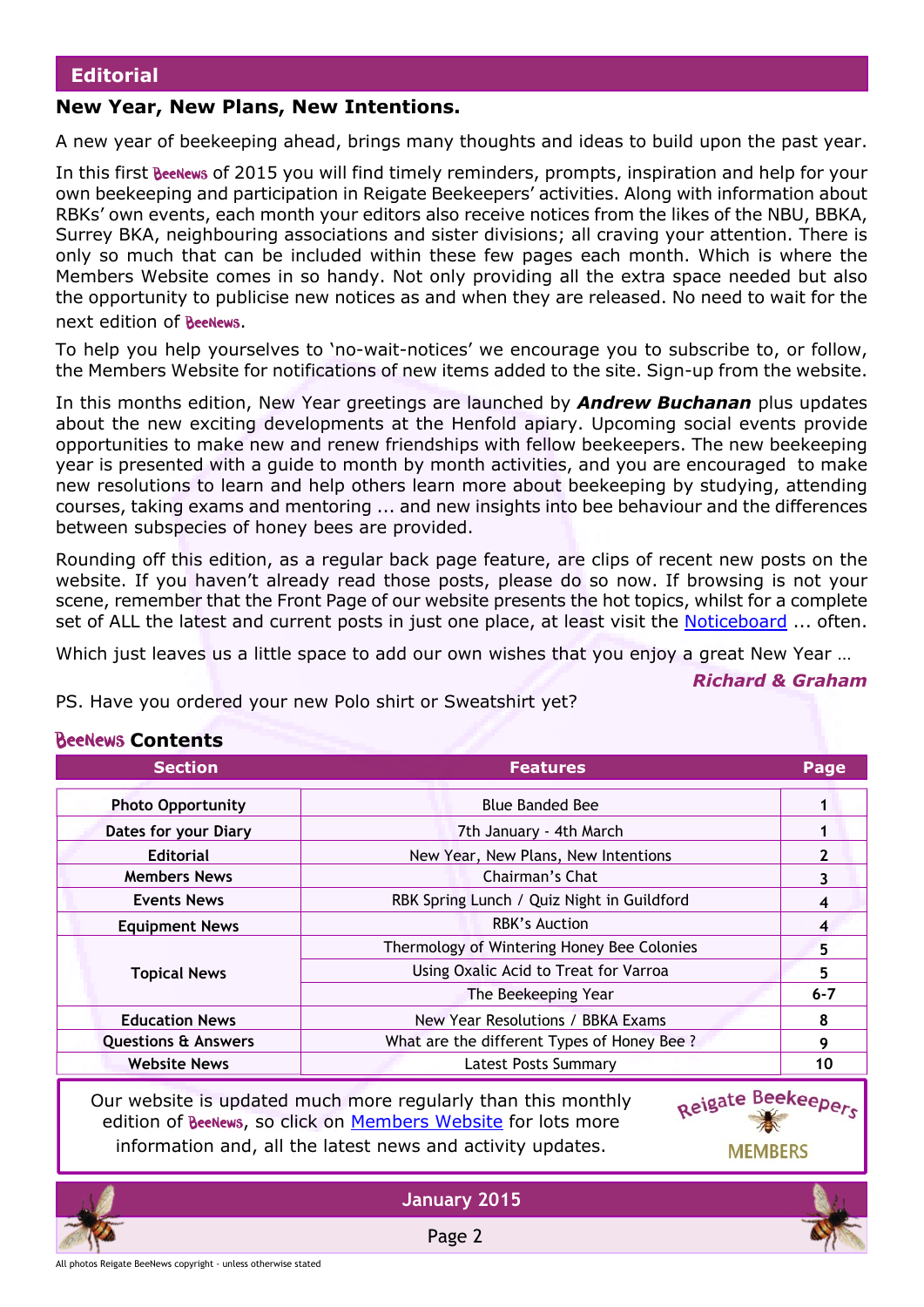#### **New Year Greetings** *new Year Greetings new Andrew Buchanan*

# Chairman's Chat

Very Happy New Year to one and all.

This time of year, the bees are lying low, keeping warm and, in the main, out of sight. This may lead many new beekeepers to believe that there is little beekeeping to be done during January and February. Nothing could be further from the truth.

Brushing snow from the entrance and keeping a check on the weight of a hive are two important aspects of winter beekeeping. Whilst hefting hives takes experience, keeping a record of weight throughout the winter will indicate any reduction resulting from the bees consuming the stores they were left with in the autumn. If in any doubt that they have enough to last through to March, feeding them with some sugar fondant will keep them going – better safe than sorry !

If a varroa count was/is high, then now will be the time to apply Oxalic Acid as part of an Integrated Pest Management Programme. It is the time when capped brood is at it's smallest. Then there is the planning of a programme of management of the bees for the coming season and preparation of old and new equipment in readiness for use in March/April. For those who are not sure how to plan a programme or are looking forward to taking exams in 2015 there is much reading to be done.

In addition to looking after their own colonies, there are some members who have undertaken RBKA projects over the winter. The Henfold Winter Team is monitoring the colonies at Henfold in an effort to maximize the number of strong and healthy colonies ready for April.

Another project being developed is our Education Curriculum. As you will have seen elsewhere in our publications, it would be greatly appreciated if members who have passed the Basic Exam and wish to consolidate their knowledge, could give some time to help mentor a group of new beginner members.

We have a newly elected Treasurer who is burning the midnight oil getting to grips with the complexities of our accounting systems.

The **BeeNews** and Website Team is constantly busy gathering interesting articles. Our Membership Secretary sorts out the liaison between BBKA and BeeCraft and there are those who make sure that refreshments are on hand whenever required.

There are of course many more 'projects', some of which sadly are taken for granted, and are organized and carried through by other members.

News about the Henfold Development Project is very positive and exciting. The pictures below show the work in progress, but both the foundations and sewage system are now completed.



left to right … Cesspool tank before being buried; Pouring concrete for the main foundation slab; Completed main slab - the verandah section about to be laid. [Click here](http://wp.me/p2VGpI-3U7) for more photos.

As I described in last months edition, almost all the funds needed to purchase the 'shell' of the building had been raised. And as two members have very kindly pledged to underwrite the shortfall of about £8,000, the members present at the EGM on 3rd December gave permission for Phase 3, the erection of the Building Shell, to go ahead. This is now being organized - more information next month.

So it can actually be a very busy time of year!

To all those who have been so enthusiastic and hard working and to those who have made donations to the Henfold Development Project, RBKA owes a huge debt of thanks.

Trusting you have enjoyed a Merry Christmas and, once again, a Very Happy New Year to one and all.

#### *Andrew*

PS. Don't forget to book your seat at the Spring Lunch.





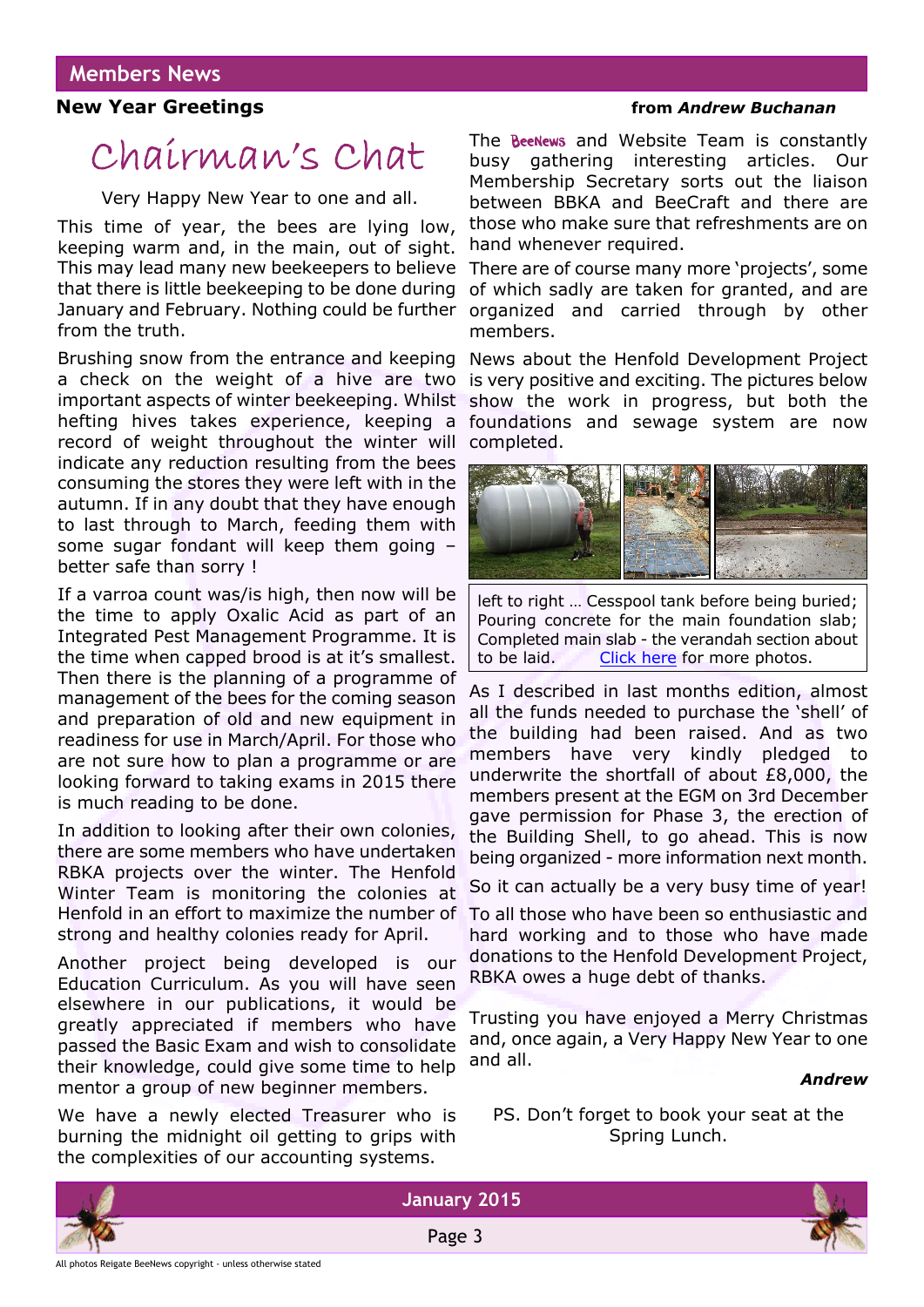#### **Events News**

#### **Spring Lunch: ! BOOK NOW !**

**Join the company of old and new members alike (with partners very welcome) at this years RBKA Spring Lunch on Saturday … 24th January 2015 12:15 pm for 1:00 pm**



at The Grumpy Mole, Brockham Green, RH3 7JS

Full details of the Menu and an Order Form for you to complete and return asap please, are available via the [Members Website](http://rbkbblog.com/2014/12/01/spring-lunch-2015-menu-and-booking/), and once again, also accompany this issue of Beenews.

Don't delay booking your place as there is a limit of 35 people and it's 'first come first served'.

To book your place (or places) please send or give a completed Booking Form together with your Cheque/Cash

> to Andrew Buchanan 'Drumbeg', Weare Street, Capel, Surrey, RH5 5JA.

#### **Bookings required by 17th January 2015**

Looking forward to seeing you there.

#### **Quiz Night in Guildford: Team Call-Up**



**Guildford Division will be running a quiz on Friday … 23rd January 2015 from 7:30 pm to 10:30 pm**

at Jacobs Well Village Hall, Jacobs Well Road, Guildford, GU4 7PD.

We would like to put together a team to take part. If you are interested in making up a team, please let me know. You can ring me on 0790 3991120.

#### **The quiz will not just be about bees.**

The cost is £12 per person to include cod & chips or a veggie burger.

You need to bring your own drinks and glasses.

We need to book our places, so please get in touch as soon as possible.

#### *Celia Perry*

#### **Equipment News**

#### **RBK's Auction of Bees and Beekeeping Equipment - Saturday 11th April**

As announced at the AGM, this years Reigate Beekeepers Auction of Bees & Beekeeping Equipment will be held at our Mickleham Apiary on the 11th April.

Organised this year by *Paul Cleaver*, with *Malcolm Fry* as our Auctioneer. **Sellers Registration** and **Terms & Conditions** Forms are now available to be downloaded, either via the Members website [\(click here](http://wp.me/p2VGpI-3TA)) or via the Auction notice on our Public website [www.reigatebeekeepers.org.uk](http://www.reigatebeekeepers.org.uk)

If you have any spare equipment that deserves another life … put it into the auction. The Sellers and T&C's forms explain how you can do this and how the auction works. An 'on-line' version of the Sellers Registration form allows you download and fill in the Word Document directly from your keyboard to then save and send to Paul by email. A second version is a simple Word document that can be downloaded, printed, filled-in by hand and posted to Paul.

And if you are looking for additional equipment, come along on the day and bid to pick up a bargain or two.

And whilst there, pop into the Village Hall to visit the **Paynes** stand for those other items you realise by then that are needed; enjoy the tea, coffee and bacon rolls on sale; and drop off your samples of Bees at the Health Clinic that will be running on the same day.



Page 4



All photos Reigate BeeNews copyright - unless otherwise stated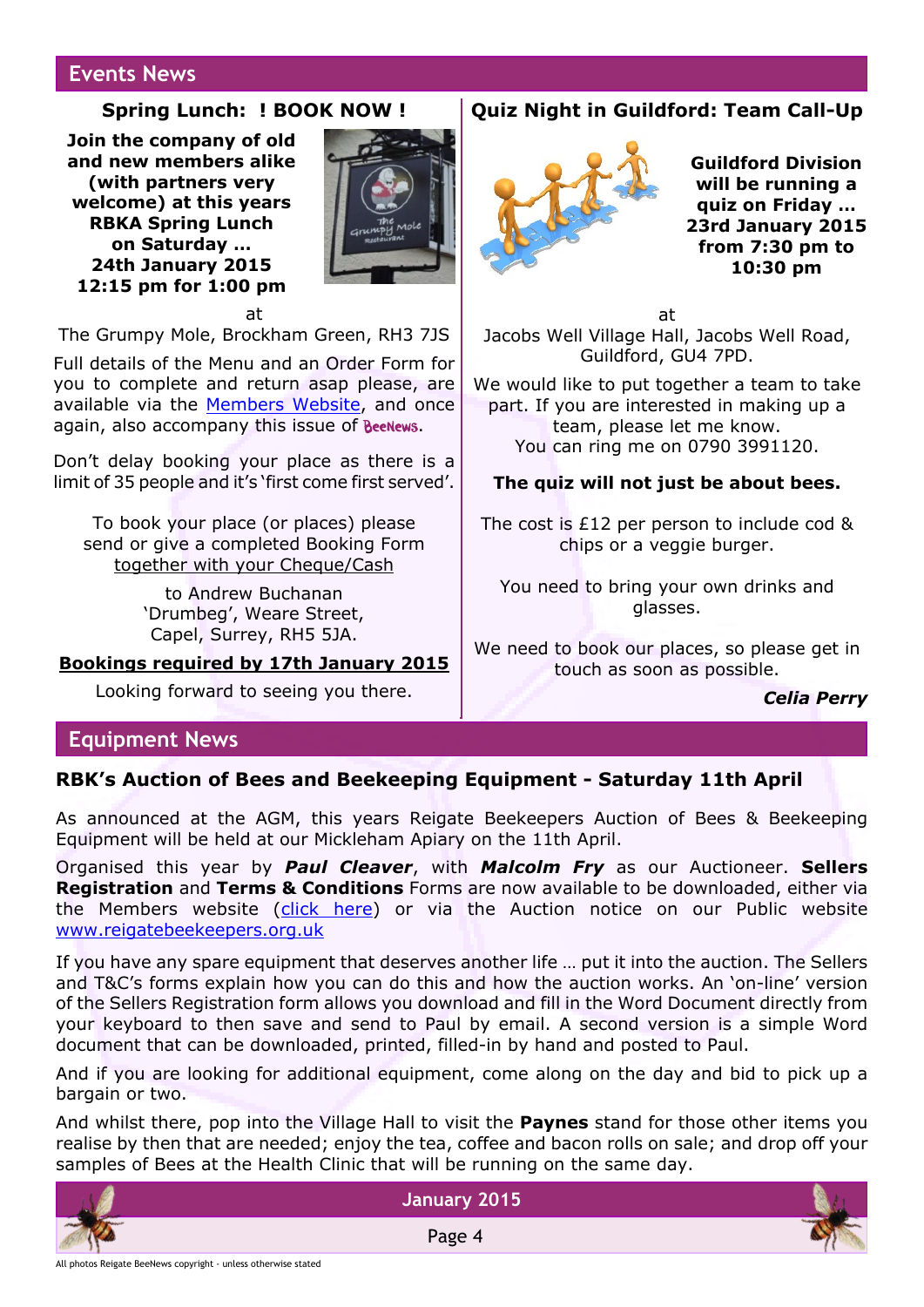### **Topical News**

#### **Thermology of Wintering Honey Bee Colonies**

Honey bees are some of the few insects that survive the Winter as a colony. They do not hibernate but as the outside air temperature decreases the winter cluster becomes tighter and more compact.

For those readers who enjoyed last months article in BeeNews about 'bee temperatures' and want to know more about what happens to our bees as they cluster to survive the Winter [click here](http://www.beesource.com/resources/usda/the-thermology-of-wintering-honey-bee-colonies/) to read about studies into what goes on within the hive.

### **Using Oxalic Acid to Treat for Varroa**

Using oxalic acid as part of Integrated Pest your bees. The solution is dribbled in a steady Management can reduce the level of varroa continuous line directly onto the bees, ie mites down to an insignificant number.

The majority of the mites are only present **How To Apply** on the bees themselves during the Winter period when the colonies brood is at its lowest.

Oxalic acid can be harmful to the brood but adult bees can cope with it and the mites fall off the bees and down to the floor. With an open mesh floor the mites fall through the mesh and cannot climb back on to the bees.

#### **When To Treat**

When the colony is broodless, or at least at its very lowest, normally mid-December to mid-January. *(Another time when a colony is broodless, is just after hiving a swarm or shook swarming onto fresh foundation.)*

#### **Temperature**

It should be a cold dry day with little wind, too cool for the bees to be flying, and they should be in a fairly close cluster.

Another temperature to consider is that of the solution. it should be at about the same temperature as the bees. Warming to your own body temperature is the usual advice.

#### **How Much To Apply**

Although oxalic acid is known to be deadly to the mite, it is often applied in quantities which are too low to be effective, or so high that it harms the bees as well as the parasite.

The recommended amount per seam is no more than 5 ml, but it may be wise to use even less especially on the outer frames where there are fewer bees, increasing to only about 2.5-3 ml in the central seams. Just a little seems to work fine but too much will harm

centrally between the frames with bees present.

For just a few hives the cheapest method is a simple syringe. Four 10 ml syringes give a nice steady continuous flow over the seams of bees in a very short time. The larger syringes available can easily spurt out too much onto the bees.

Researchers have found that when applied as a vapour rather than a solution, and at a particular dosage, the treatment can remove virtually all traces of varroa from hives without any harmful outcomes for bees. Special vapourisers, (see photo below), are available to treat in this way.



#### **Safety First**

Oxalic acid is poisonous. It can harm your eyes, and skin and the fumes can damage your lungs. Wear rubber gloves and wash off any spilt solution with clean water.

The shelf life of the mixed solution is less than six months so don't keep it for next year. Keep all records of any varroa treatment.

For further information [click here](http://www.bbka.org.uk/files/library/oxalic_acid_cleaning_b13_1306864801.pdf) to download BBKA Advisory Leaflet B13.

*courtesy of Nottinghamshire BKA*





All photos Reigate BeeNews copyright - unless otherwise stated

Hives in Snow Photo source - ehoneybees.com / Oxalic Acid Vapouriser - thebeebusiness.co.uk

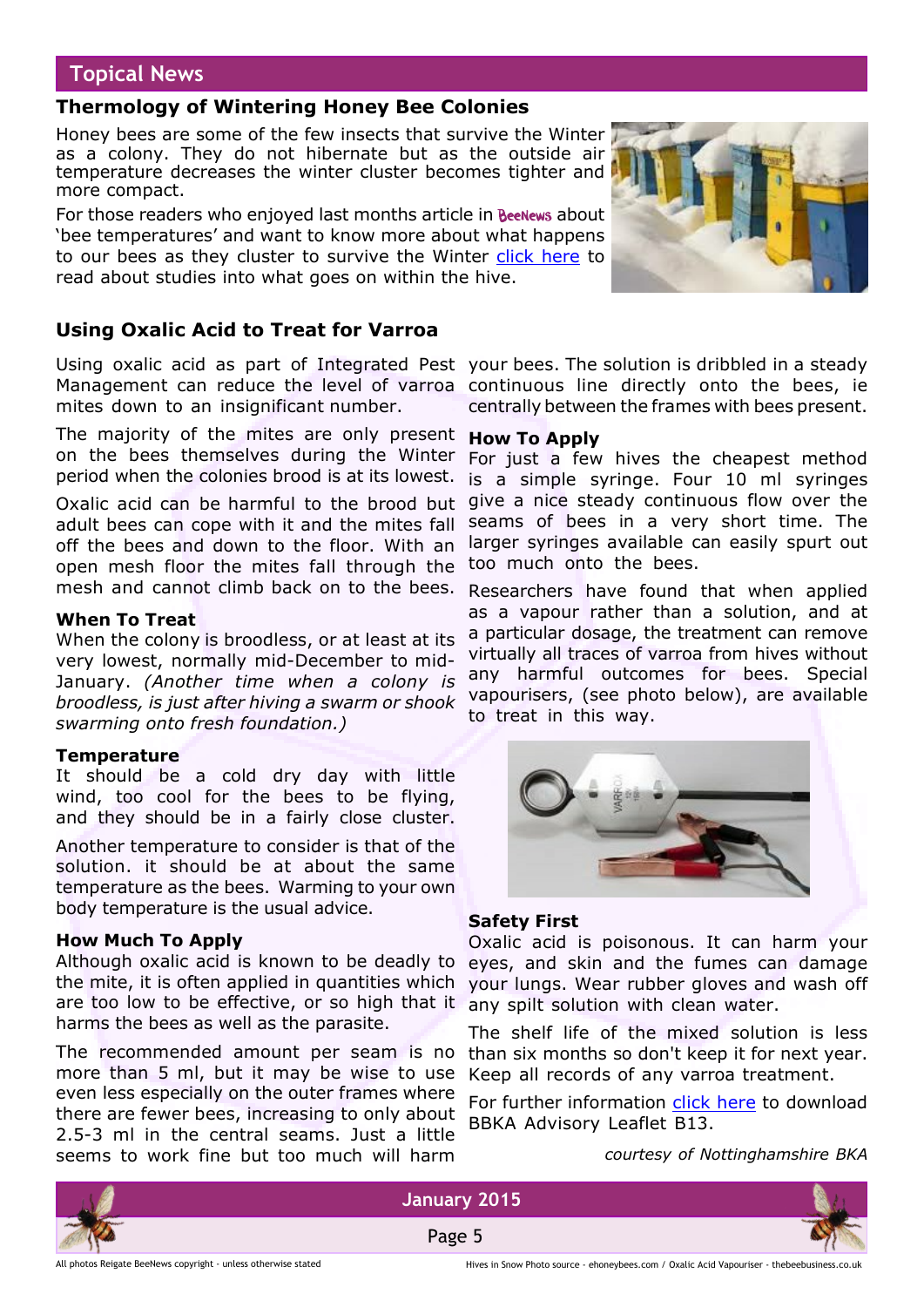#### **The Beekeeping Year**

Now is the time to start planning your beekeeping year. Each month involves different activities. The time that these take varies because of a number of factors, including how experienced you are, how many hives that you have - and how much time you want to spend enjoying your beekeeping. For the new beekeeper, once a week isn't too often to visit the bees, but this does not mean that you need to continually open your hives. Observe your bees and find out more about the bees and their life cycles.

Of course no year is like another in beekeeping. Weather and other conditions affect what happens each year, and bees often do not behave as you expect them to do.

The following table (adapted from a number of sources, including BYBKA Connecticut) gives a general idea of what is involved during a 'typical' beekeeping year - but it is only a general guide. More details and advice are given each month on our Members Website, including a Monthly Tips Checklist of tasks, [click here](http://rbkbblog.com/category/this-month-in-your-apiary/) to see the information about this month in the apiary.

| <b>Month</b> | <b>The Bees</b>                                                                                                                                                                                                                                                                                                                                                                                                                                                                                                                                                                          | <b>The Beekeeper</b>                                                                                                                                                                                                                                                                                                                                                                                                                                                                                                                                                                                                                                                                                                                                                                                                                                                                                                                                                                                                                                                                                                              | Time                                                     |
|--------------|------------------------------------------------------------------------------------------------------------------------------------------------------------------------------------------------------------------------------------------------------------------------------------------------------------------------------------------------------------------------------------------------------------------------------------------------------------------------------------------------------------------------------------------------------------------------------------------|-----------------------------------------------------------------------------------------------------------------------------------------------------------------------------------------------------------------------------------------------------------------------------------------------------------------------------------------------------------------------------------------------------------------------------------------------------------------------------------------------------------------------------------------------------------------------------------------------------------------------------------------------------------------------------------------------------------------------------------------------------------------------------------------------------------------------------------------------------------------------------------------------------------------------------------------------------------------------------------------------------------------------------------------------------------------------------------------------------------------------------------|----------------------------------------------------------|
| January      | The queen is surrounded by thousands of her workers.<br>She is in the midst of their winter cluster. There is<br>little activity except on a warm day when the workers<br>will take the opportunity to make cleansing flights. There<br>are no drones in the hive, but some worker brood will<br>begin to appear in the hive. The bees will consume<br>about 2.5 Kg (6 lbs) of stored honey this month.                                                                                                                                                                                  | This is a quiet month in the apiary. Tasks at this time of the year<br>continue to be all about protecting the hives, checking the<br>entrance is clear and ensuring our bees survive the Winter which<br>requires warmth and sufficient food. If you intend treating the<br>colonies with oxalic acid to reduce varroa do it early in the month<br>to avoid damaging the new brood if the queen does start laying.<br>Feed fondant if necessary.                                                                                                                                                                                                                                                                                                                                                                                                                                                                                                                                                                                                                                                                                 | For a small<br>Apiary (1-3<br>Hives)<br>$\leq 1$<br>hour |
| February     | Although this is usually the last of the quiet months for the<br>beekeeper, things are stirring in the hive as the bees begin<br>to respond to the longer daylight hours. The queen, still cosy<br>in the cluster, will begin to lay a few more eggs each day.<br>It is still 'females only' in the hive. Workers will take<br>cleansing flights on mild days. The bees will again consume<br>6 lbs or more of honey this month.                                                                                                                                                         | Caretaker activities are important. February is all about making<br>sure that your bees have sufficient to eat and drink, and<br>protecting your hives from the continuing effects of cold wet<br>wintry weather and animals.                                                                                                                                                                                                                                                                                                                                                                                                                                                                                                                                                                                                                                                                                                                                                                                                                                                                                                     | $\leq 1$<br>hour                                         |
| March        | This is the month when colonies can die of starvation. With<br>the days growing longer, the queen steadily increases her<br>rate of egg laying. More brood means more food consumed.<br>Because of the rapid expansion of the brood nest more<br>colonies starve in March than at any other time of the year.<br>The bees will continue to consume honey stores.<br>We are now in a critical phase, colony populations are at their<br>lowest and most of the bees in the hive will be old bees that<br>have over-wintered. These old bees will not survive very far<br>into the Spring. | Any setback at this stage can be fatal to the colony, so we must<br>ensure that they have sufficient food - which must be close to<br>the cluster - and that there is as little disturbance as possible<br>so that they can get on with the important work of breeding new<br>bees and growing the colony.<br>But in early in March, do not inspect (as apposed to checking)<br>the bees unless you have a very good reason, and remember<br>the wise advice of our founder Miss Whyte-Johnson "do not open<br>the brood box until the Apple is in bloom". If the weather is<br>warm (above 15°C), you can quickly lift the crown board and<br>check the stores. If the colony needs feeding, ie less than two<br>frames, then there are three options: provide fondant, sugar<br>syrup, or a frame of honey. If it is still very cold stick with<br>fondant, syrup should only be given if flying is possible. If the<br>weather is mild the bees will use a rapid type feeder, otherwise<br>a contact feeder is better.<br>Remember, once you start, you should not stop until they<br>are bringing in their own food supplies. | 2<br>hours                                               |
| April        | The weather begins to improve, and the early blossoms<br>begin to appear. The bees begin to bring pollen into the<br>hive. The queen is busily laying eggs, and the population<br>is growing fast. The drones will begin to appear.                                                                                                                                                                                                                                                                                                                                                      | On a warm and still day do your first comprehensive<br>inspection. Temperatures should be at least 15°C, preferably<br>warmer, with little wind. Have everything to hand, including a<br>few frames of good comb or foundation, in case any old combs<br>have to be replaced.<br>Can you find evidence of the queen ? Are there plenty<br>of eggs and brood ? Is there a nice pattern to her egg<br>laying ?                                                                                                                                                                                                                                                                                                                                                                                                                                                                                                                                                                                                                                                                                                                      | 3<br>hours                                               |
| May          | Now the activity really starts. The nectar and pollen<br>should begin to come into the hive thick and fast.<br>The queen will be reaching her greatest rate of<br>egg laying. The hive should be bursting with activity.                                                                                                                                                                                                                                                                                                                                                                 | Add a queen excluder, and place honey supers on top of<br>the brood box. Watch out for swarming. Inspect the hive<br>Weekly.                                                                                                                                                                                                                                                                                                                                                                                                                                                                                                                                                                                                                                                                                                                                                                                                                                                                                                                                                                                                      | $4 - 5$<br>hours                                         |
|              | <b>January 2015</b>                                                                                                                                                                                                                                                                                                                                                                                                                                                                                                                                                                      |                                                                                                                                                                                                                                                                                                                                                                                                                                                                                                                                                                                                                                                                                                                                                                                                                                                                                                                                                                                                                                                                                                                                   |                                                          |
|              | Page 6                                                                                                                                                                                                                                                                                                                                                                                                                                                                                                                                                                                   |                                                                                                                                                                                                                                                                                                                                                                                                                                                                                                                                                                                                                                                                                                                                                                                                                                                                                                                                                                                                                                                                                                                                   |                                                          |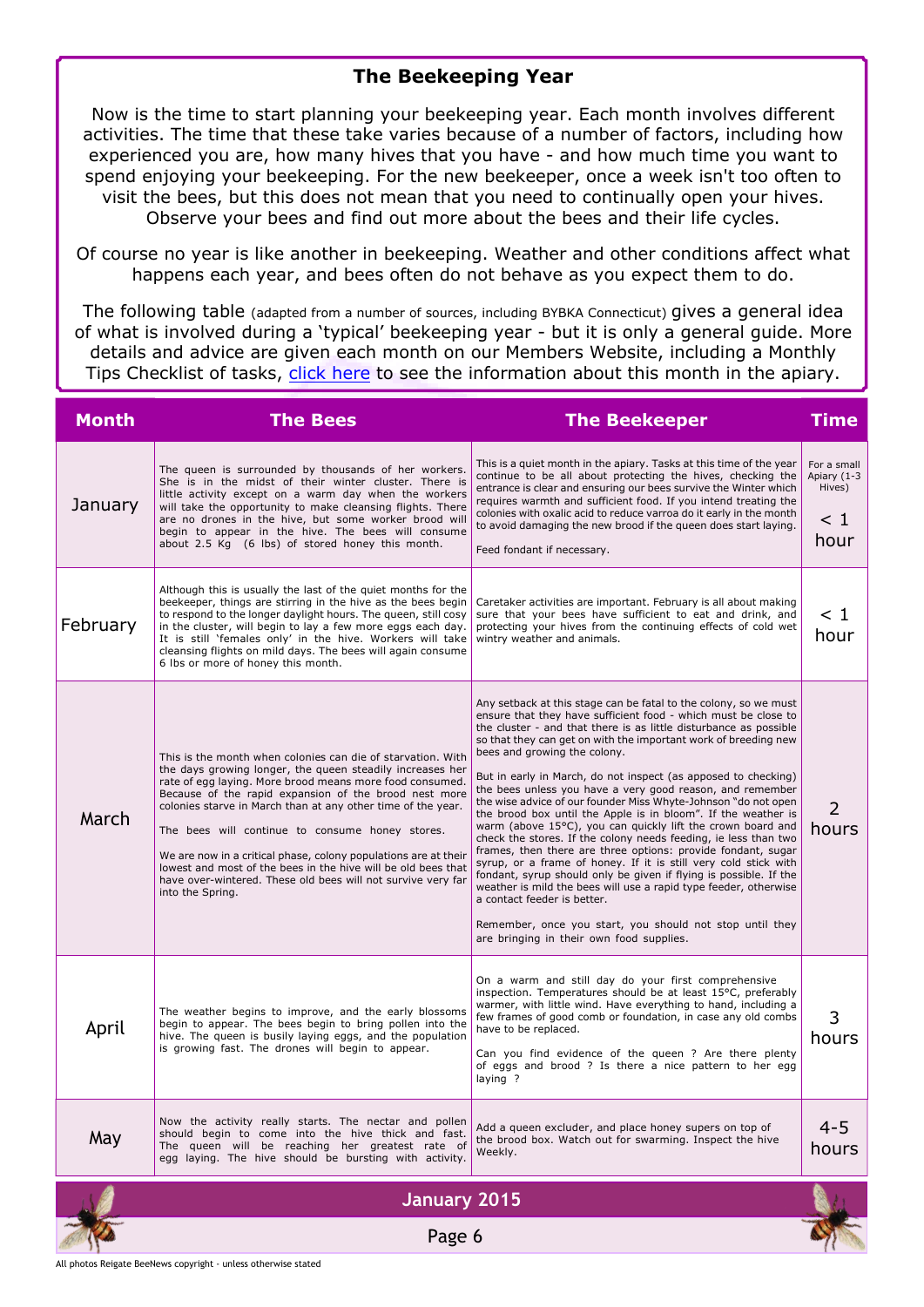| June         | Colonies should be boiling with bees, and if they haven't<br>already they will try to swarm.<br>The queen's rate of egg laying may drop a bit this month.                                                                                                                                                                         | The advice for June is to 'be prepared'  for a number of events<br>and situations, including the 'June Gap', Varroa Treatment,<br>Removal of Rape Honey for Extraction and  Swarming.<br>These things can need to be done in a bit of a rush, so make<br>sure that you 'are prepared'.<br>The so-called 'June Gap', is when there may be a gap between<br>the spring flowers such as sycamore, blackthorn, hawthorn, and<br>oil seed rape and the start of the summer flowers such as lime,<br>clover, blackberry and sweet chestnut. So be vigilant and ensure<br>your bees have enough food to get the colony through any period<br>of bad weather.<br>Honey from oil seed rape will need to be extracted before it sets<br>in the comb.                                          | $2 - 5$<br>hours |
|--------------|-----------------------------------------------------------------------------------------------------------------------------------------------------------------------------------------------------------------------------------------------------------------------------------------------------------------------------------|-------------------------------------------------------------------------------------------------------------------------------------------------------------------------------------------------------------------------------------------------------------------------------------------------------------------------------------------------------------------------------------------------------------------------------------------------------------------------------------------------------------------------------------------------------------------------------------------------------------------------------------------------------------------------------------------------------------------------------------------------------------------------------------|------------------|
| July         | Our bees should be at their maximum strength to take full<br>advantage of the summer flowers.<br>Although we are now past the longest day and the queen<br>will be reducing her rate of laying eggs, we still need to<br>ensure that the queen has space to lay and our colonies<br>have enough space to store nectar and pollen. | Continue inspections to assure the health of your colony,<br>and continue to check for queen cells.<br>Add more honey supers if needed. Keep your fingers<br>crossed in anticipation of a great honey harvest.<br>Check your varroa count.                                                                                                                                                                                                                                                                                                                                                                                                                                                                                                                                          | $2 - 3$<br>hours |
| August       | The queen's rate of laying will begin to slow, and the colony<br>size will begin to decrease. Drones are still around, but<br>outside activity begins to slow down as the nectar flow<br>slows.                                                                                                                                   | August is the month when the main extraction of honey takes<br>place. Some beekeepers suggest no honey is removed until one<br>week after the main flow has ceased, which they say allows the<br>bees to settle down and become less aggressive.<br>Lower chance of swarming but continue to check for queen<br>cells. Watch for honey robbing by wasps or other bees.                                                                                                                                                                                                                                                                                                                                                                                                              | $3 - 4$<br>hours |
| September    | The drones may begin to disappear this month. The hive<br>population is dropping. The queen's egg laying is<br>dramatically reduced.                                                                                                                                                                                              | September is the month when the normal beekeeping season<br>ends, and you need to start preparing for Winter.<br>Feeding needs to be completed before the end of the month,<br>allowing the colony to process the stores into a state that<br>remains suitable for them to use over the Winter.<br>Check the bees are disease free. If not already done, take<br>samples and test for Nosema. Check for varroa. Treat where<br>necessary with such as Apilife Var. Check your colonies are<br>'queen-right'. The brood nest may not be large, but there should<br>still be some eggs, larvae and sealed brood.<br>Protect your colonies by reducing the hive entrance size, and<br>protect from Autumn gales.                                                                       | $2 - 3$<br>hours |
| October      | Not much activity from the bees. They are slowing<br>up and will be hunkering down for the Winter.                                                                                                                                                                                                                                | October is the month when you should complete your hive<br>preparations for the Winter.<br>By now you should have completed feeding your bees to ensure<br>they have sufficient stores going into the Winter, if your bees<br>do need any further feed, use fondant. Generally the<br>recommended stores required for the Winter is 40-50 lbs (18-22<br>kg), and a BS brood frame contains 5 lbs (2.2 kg) of stores, so<br>your bees require at least eight to ten frames of stores.<br>Continue to Monitor the varroa fall, and if necessary treat with<br>thymol (Apiquard) or preferably organic (Apilife Var). The smell<br>from Apiquard may inhibit the bees from taking the feed.<br>Watch out for robbing. Install mouse guards and consider<br>winter insulation measures. | hours            |
| November     | Even less activity this month. The cold weather will send<br>them into a cluster. It is all about the bees surviving the<br>Winter, so they need to retain heat in the hive and have<br>sufficient stores to get them through the cold months.                                                                                    | Store your equipment away for the Winter. From now on and<br>until the early Spring you should only open your hives if you are<br>giving the bees additional feed. Heft your hives to check for<br>stores.                                                                                                                                                                                                                                                                                                                                                                                                                                                                                                                                                                          | hour             |
| December     | The bees will be huddled in a tight cluster to keep warm,<br>however they may fly out even on cold days.                                                                                                                                                                                                                          | There's nothing you can do with the bees. Tasks at this time<br>of the year are all about protecting the hives and ensuring our<br>bees survive the Winter.                                                                                                                                                                                                                                                                                                                                                                                                                                                                                                                                                                                                                         | None             |
| January 2015 |                                                                                                                                                                                                                                                                                                                                   |                                                                                                                                                                                                                                                                                                                                                                                                                                                                                                                                                                                                                                                                                                                                                                                     |                  |
| Page 8       |                                                                                                                                                                                                                                                                                                                                   |                                                                                                                                                                                                                                                                                                                                                                                                                                                                                                                                                                                                                                                                                                                                                                                     |                  |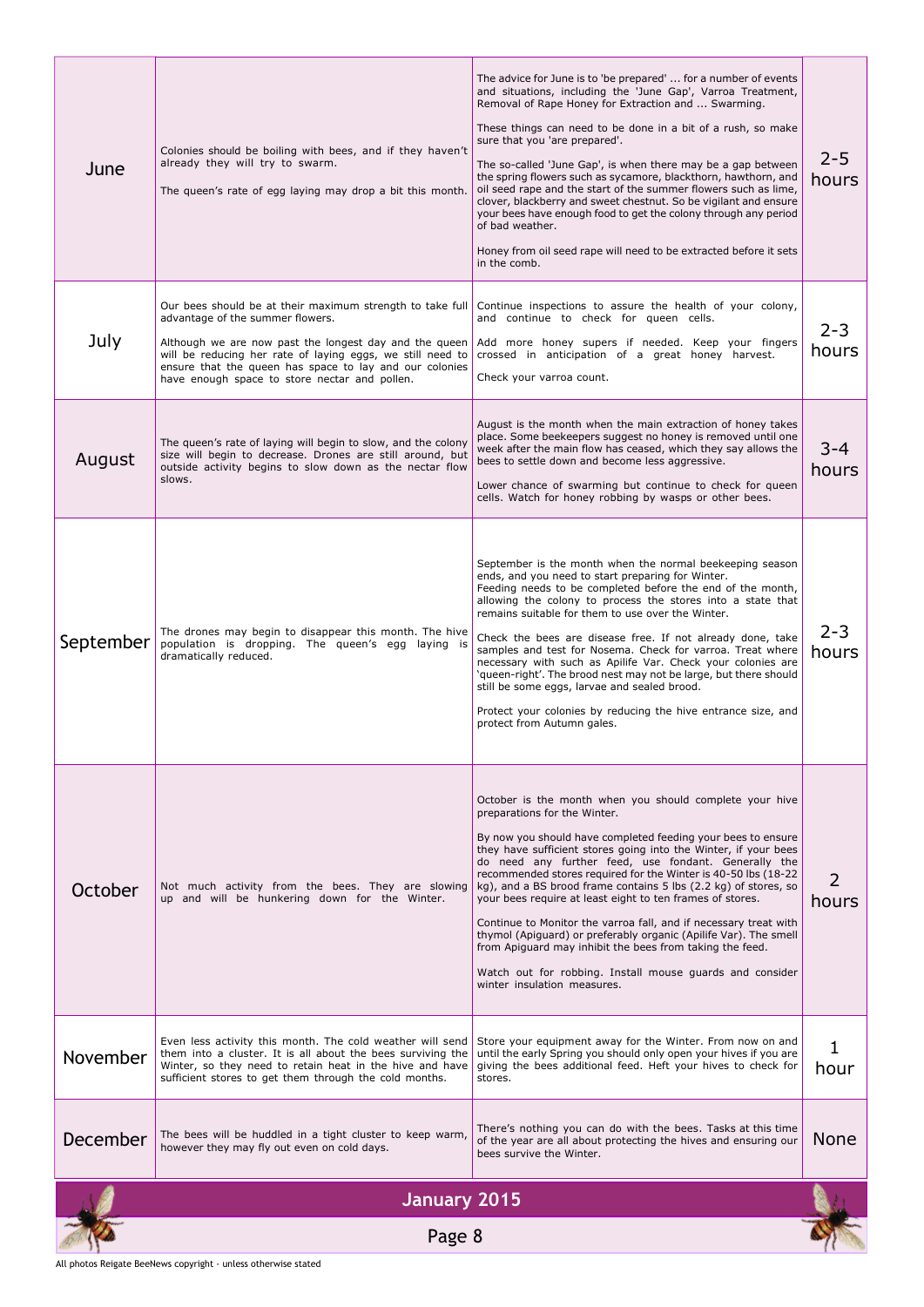#### **Education News**

#### **New Year Resolutions by** *Andrew Cornwall*

Next month I'm going to write about 'The Basic'. If you haven't yet taken the assessment, please make it your resolution to take it this year.

The education plans for the coming year are very well advanced. I thought I was ready last year for my 1st full year as RBKA's Education Coordinator. Ha! 'A lot less muddle and even more preparation' is my resolution for 2015.

#### **Education dates already in the diary for this year include:**

- Pre-Season Meeting: Wednesday, 18th March venue to be confirmed.
- Henfold Tidy-up and Welcome to the NewBees from the Winter Course: Saturday, 21st March.
- 1st Evening Meet at Henfold: Wednesday, 1st April.
- Auction & Spring Bee Clinic: Saturday, 11th April at Mickleham Village Hall & Apiary.
- Mock Basic: Saturday, 6th June at Henfold.
- Taster Day: 27th June at Mickleham Village Hall & Apiary.
- Basic Assessments and Summer BBQ: Saturday, 11th July at Henfold.
- Extraction Day & Autumn Clinic: Saturday, 1st August at Newdigate Village Hall

#### *Andrew*

*Keep up-to-date by visiting the Events section of the website for ALL [Diary Dates.](http://rbkbblog.com/diary-dates/)*

#### **BBKA Exams by** *Celia Perry*

Modules will be held in 2015 on 21st March and You can contact me:- 14th November. Application forms for the modules have to be with BBKA by 10th February for the March modules and 30th September for the November modules. These are not the dates by which the forms must be with me but the date by which I have to get them to BBKA. So please get your form to me Completed forms and cheques payable to BBKA

at least seven days before the closing date so I have time to send them all to BBKA by the closing date. Please do not send your form direct to BBKA because I need to know candidate numbers, to make sure there will be enough room for candidates on the day.

The closing date for applying to take the General and the Advanced Husbandry is 28th February. And again I need the from about a week before that date.

Finally the closing date for the Microscopy exam is 31st August with forms to me a week before. The exam is normally held in the Autumn.

If you want to take the Basic Assessment in 2015, (see *Andrew Cornwall's* prompt above) let either me or *Andrew* know so that you are allocated to the right tutor group by *Andrew* once the beekeeping season starts. I will need your application form and payment by 6th June.

by phone on 0790 3991120 by email at [beeexams@hotmail.co.uk](mailto:beeexams@hotmail.co.uk) from April at Henfold Lane most Wednesday nights

should be handed to me or posted to:-

White Gables Ashtead Surrey KT21 1QF

If you would prefer to pay by card then you can ring the BBKA office at Stoneleigh to do this. They will give you a receipt number which you need to put on the form before you send it to me.

Good luck.

*Celia Perry* Surrey County Exam Secretary

*For full details of Modules and to download Application Forms visit the [BBKA website.](http://www.bbka.org.uk/learn/examinations__assessments)*



Page 8



Celia Perry 68 Broadhurst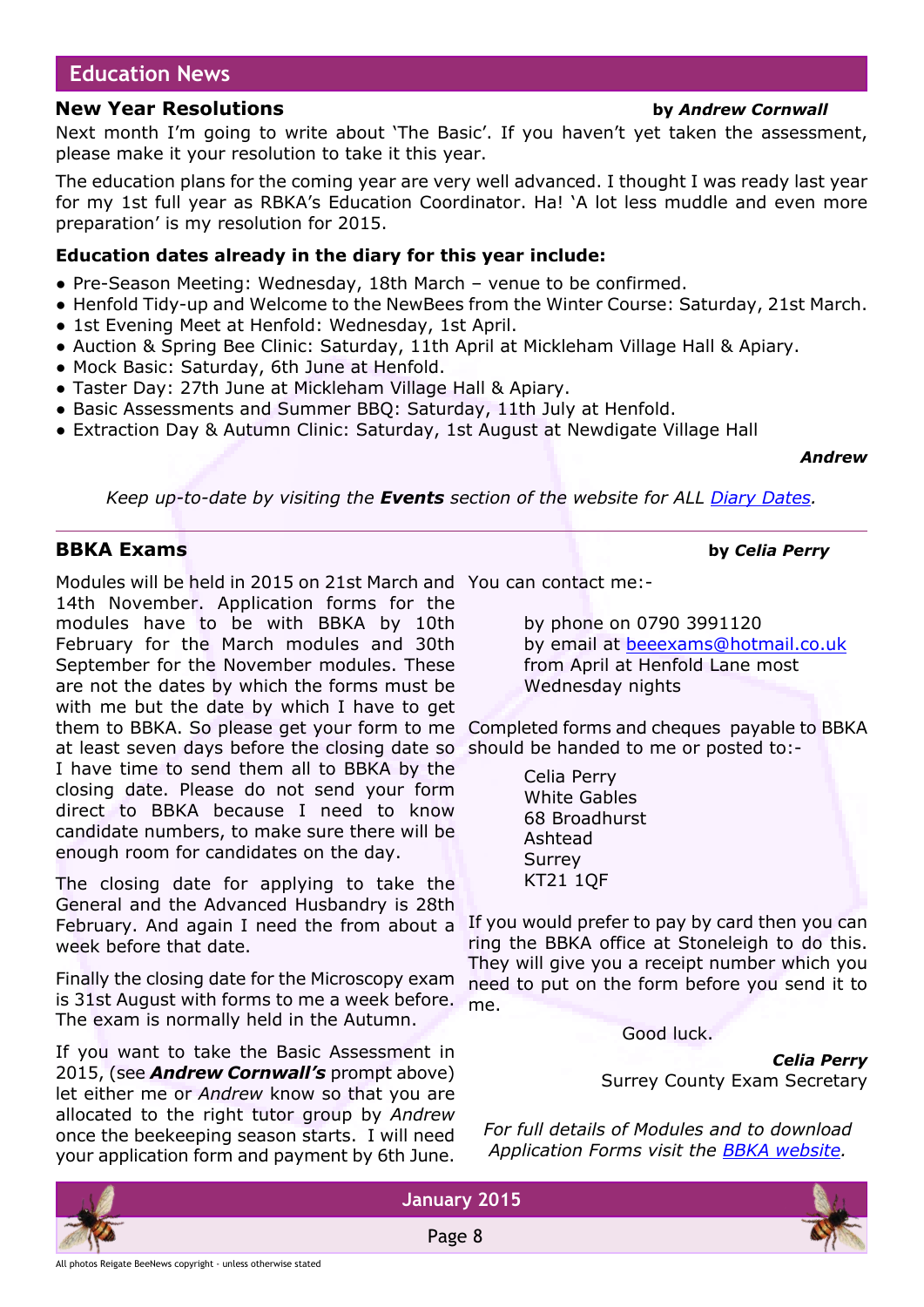#### **Questions & Answers**

#### **Question - What are the different Types of Honey Bee ?**

In the UK there are twenty four species of breeds prolifically. They have a greater bumble bees, around two hundred and twenty dependence upon stores, but can produce a five species of solitary bee, and just a single good crop in favourable conditions. Thought to honey bee species. But within the honey bee originate from the continental part of Italy, species there are subspecies or different types south of the Alps, and north of Sicily. of honey bee.

There are four subspecies of honey bee that are generally familiar to beekeepers in the UK.

They all evolved from a bee which migrated from Africa and spread over the European land mass as the ice retreated at the end of the last Ice Age. During the many millennia of geological time they evolved in the different conditions which existed in the different regions.

They are all the same species of honey bee (Apis mellifera), but they have different characteristics, and they can interbreed, which produces hybrids. The four main subspecies are:-

**The Dark European Honey Bee - Apis mellifera mellifera** (Generally called the 'dark' or 'black bee'.)



This northern European bee is generally a thrifty bee which has a low dependence upon winter stores and is able to build up rapidly when the weather has become favourable. They are prone to swarming because they build up so rapidly, but with careful breeding and management this can be minimised, and their docility can be readily improved. Occurred originally from Britain to eastern Central Europe

**The Italian Honey Bee - Apis mellifera ligustica** (Often referred to as the 'Yellow Bee')



This is a bee from southern Europe which requires a large winter cluster for survival in cold extreme winters, swarms very readily, and

**The Carniolan Honey Bee - Apis mellifera carnica** (Sometimes called the 'grey bee')



This is a central European bee which is favoured among beekeepers for several reasons, not the least being its ability to defend itself successfully against insect pests while at the same time being extremely gentle in its behaviour toward beekeepers. These bees are particularly adept at adjusting worker population to nectar availability. With their advanced navigational skills they can be maintained in large apiaries, and often in bee houses. Native to Slovenia, southern Austria, and parts of Croatia, Bosnia and Herzegovina, Serbia, Hungary, Romania, and Bulgaria

**The Caucasian Honey Bee - Apis mellifera caucasia**



This eastern European bee is another grey bee, very hairy and long tongued which makes it a good forager, but colonies do not achieve full strength until mid Summer. Unfortunately it is prone to nosema disease, and is a very great user of propolis. Originates from the high valleys of the Central Caucasus. Georgia is the 'central homeland', although the bees also can be found in eastern Turkey, Armenia and Azerbaijan**.**

> *based on an article by Brian Milward Warwickshire BKA*

#### *Graham Pooley*



**January 2015** Page 9

All photos Reigate BeeNews copyright - unless otherwise stated